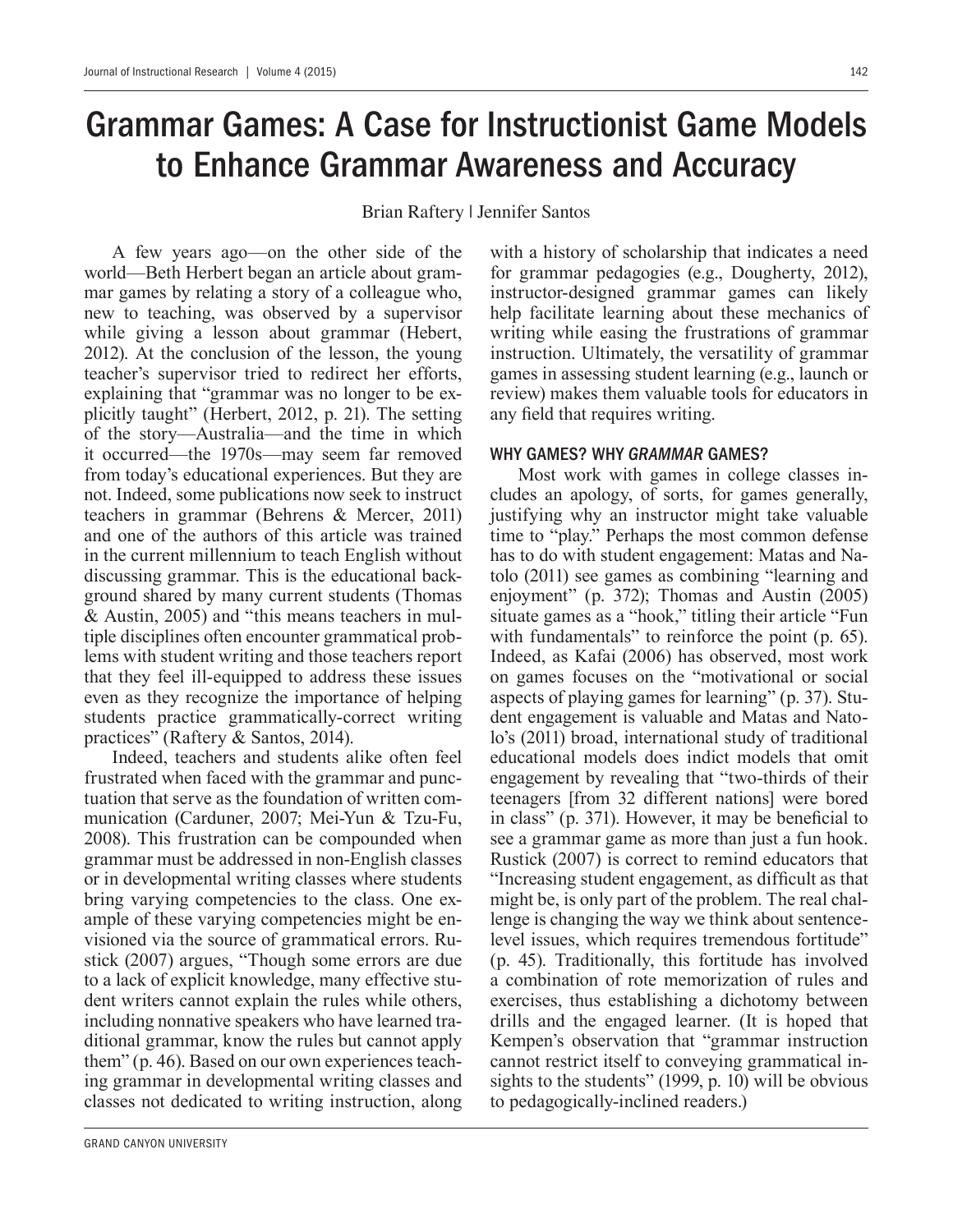This dichotomy is only one of many in discussions of grammar education. Linguists continue to debate whether grammar and usage should be considered conjoined (e.g., Jones, Myhill,  $\&$  Bailey, 2013; Newmeyer, 2003), a dichotomy closely related to prescriptive and descriptive perspectives on grammar (e.g., Myhill & Watson, 2014). Likewise, compositionists and educators discuss the source of grammatical errors as either a deficit or part of a learning process (e.g., Rose, 1985). All the while, English teachers continue to grapple with the relationship between spoken and written language, notwithstanding the typical separation of speech classes and writing classes into Communication departments and English departments, respectively (e.g., Rustick, 2007). Even journals outside the field of language studies have published work on the conflicting nature of grammar acquisition (e.g., Dove, 2012). Yet from a learner-centered perspective, these professional and intellectual differences, often described "through the metaphor of battle and grammar wars" (Myhill & Watson, 2014, p. 41), mean little. Students at a variety of institutions, from honors students to developmental writers, simply say to us "grammar is important, but grammar is confusing" or "I'm just not good at grammar."

For these students, professional and theoretical dichotomies are irrelevant and secondary to the students' own feelings of confusion and frustration. Interestingly, Myhill and Watson's recent review (2014) of grammar pedagogy literature, quite thorough in most respects, includes sections on theoretical perspectives and teacher perspectives but conspicuously omits student perspectives. Many students have learned that they need to be able to use grammar (and punctuation) but perceive themselves to be hopeless. Engagement, then, may not simply be about making learning fun; rather, engagement may involve bringing students themselves into the conversation and introducing them to debates about the utility of grammar rules. From this perspective, it also includes the fortitude Rustick (2007) associates with grammar itself and a safe space to develop this fortitude is necessary (p. 45).

For students who have "given up" on grammar, those who see writing courses as "not for me" or "hopeless," games may open a space for discussion that other pedagogical techniques may not. In the course of a well-designed game, students can gain the practice so essential to the grammar awareness valued by many grammar pedagogues (Myhill & Watson, 2014) while also engaging in their own debates about the mechanics of the English language, reflecting on their responses and the responses of "opposing teams." Bender's work (2003) suggests that a "process of deliberation not only helps . . . understanding and self-correction, but also assists in reinforcing long-term memory" (p. 21). It is this process of deliberation that grammar games can help students explore. In short, these games can help students to become learners.

### GAMES AND LEARNING: INSTRUCTIONIST VS. CONSTRUCTIONIST MODELS

 In the last ten years, the impetus to increase grammatical awareness and fortitude has been addressed by a constructionist approach to grammar games (another of the many dichotomies of grammar instruction, pitting constructionist approaches against instructionist approaches). In this model, educators now favor student-designed grammar games to increase "the student-centred focus of a game-based approach to grammar learning" (Matas & Natolo, 2011, p. 373). The early research shows that student empowerment can be added to the engagement, reflection and collaborative benefits of instructor-designed games (Matas  $\&$  Natolo, 2011). Pedagogies centered on student-designed games have gained enough momentum that groups are hard at work "developing new programming environments that facilitate the media-rich manipulation needed for game design" (Kafai, 2006, p. 38) to enable students to create more complex and technologically-rich games.

The possibilities of constructionist games as pedagogical tools for a number of aspects of English studies are intriguing. However, given the effects of grammar wars on students, it is prudent to be concerned about privileging constructionist games over instructionist games during grammar and punctuation learning opportunities for two reasons: (1) grammar instruction is most successful when placed in the context of writing (Myhill & Watson, 2014) and (2) grammar learning is not a linear process (Rustick, 2007), which makes expert-driven direction and review crucial.

The first point—that grammar instruction works best in the context of writing—is crucial for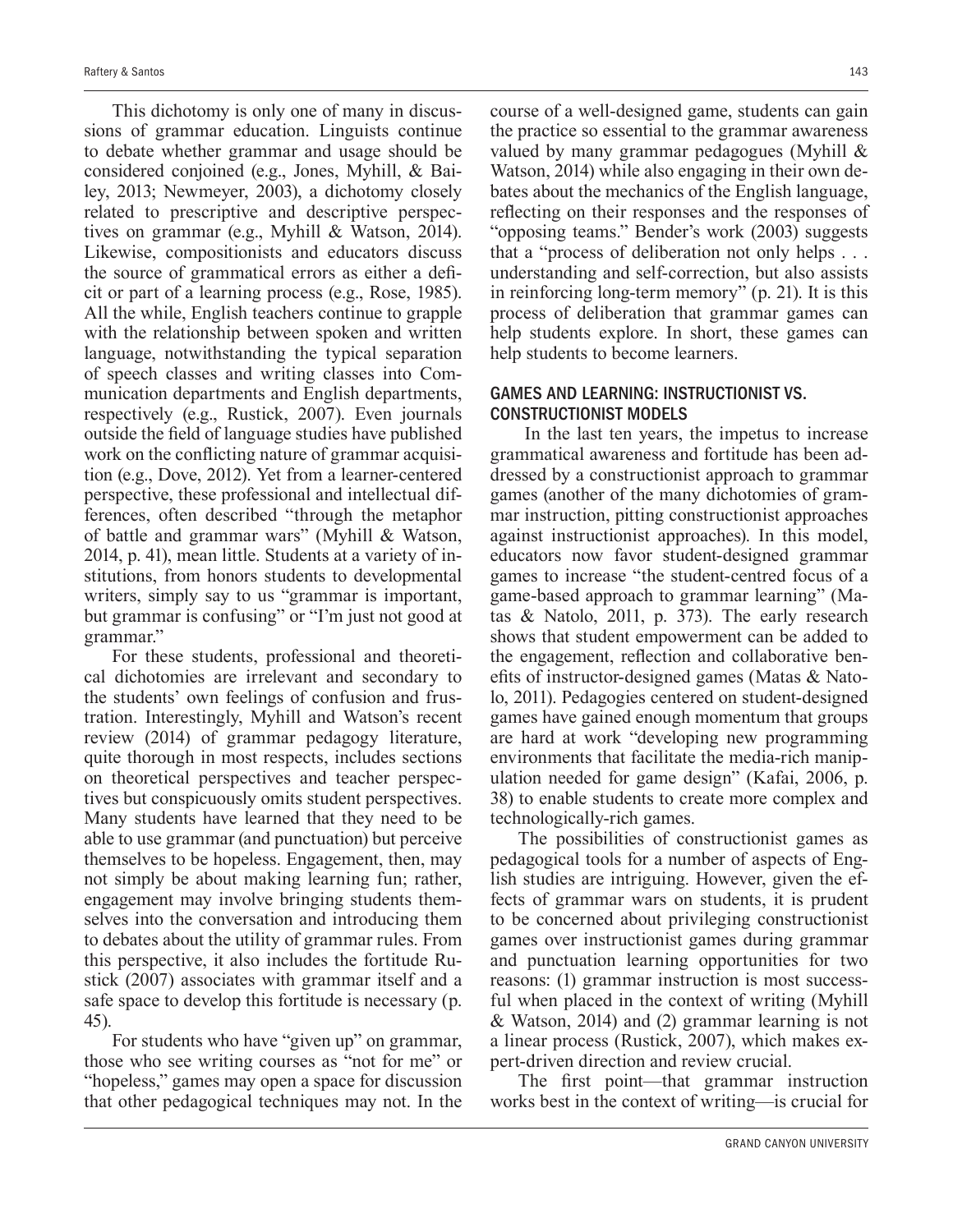students, not only to establish "buy in" with an immediate application of knowledge (perhaps to an upcoming writing assignment) but also to establish what Myhill and Watson (2014) call "a role for grammar in the writing curriculum as a functionally oriented endeavor" (p. 54). It is in this space of function that theoretical perspectives on grammar instruction can re-align with the practical needs of students. Such an alignment seems a difficult prospect when faced with the practicality of devoting class time—or writing time—to a student developed grammar game (although it is possible to envision a reflective writing assignment joined with the construction of the game that may mitigate this concern for one writing assignment). In contrast, carefully-designed and thoughtfully-presented instructionist grammar games may minimize the practical issue of seat time devoted to the game, may be more easily contextualized for students as crucial to an upcoming essay or a review for peer editing and may offer the same possibilities for practice and reflection. Indeed, some instructionist grammar games can even offer students a The venue for the empowerment benefit typically seen in constructionist games by encouraging students to discuss and/or defend their responses that lend themselves to grammatical awareness.

Grammatical awareness is likewise crucial to the second reason for urging educators who teach grammar to retain instructionist game design as a part of grammar pedagogy: grammar learning is not a linear process (Rustick, 2007); it requires direction. Perhaps one of the most frustrating challenges for students learning grammar and punctuation is that "the ability to control surface features of writing does not progress linearly; errors students seem to have mastered often reappear when they take on more complex writing tasks" (Rustick, 2007, p. 46). Research on the disappearance and reappearance of grammatical errors is not just anecdotal, nor is it simply self-reported; in 1994, Redington and Chater completed work on guessing games and artificial learning constructions that inverted the formula of assessing "correct" answers, instead assessing a movement toward learning based on establishing places of what they term "ignorance" (p. 745). Examining what learners do not yet know—or do not currently recall—about the artificial grammar, these authors conclude that the experiment "support[s] the hypothesis that fragment knowledge plays an important part in artificial grammar learning" (p. 745). These fragments of knowledge are what college-level developmental writing teachers most often encounter with students, especially in classes where foreign-language speakers are in classes with native speakers who struggle with grammatical rules.

These fragments can also be a source of frustration for students who expect a linear progression and who often notice slips after progression. In our experience, making students aware of the non-linear process and helping students to recognize where a fragment of knowledge got lost or is needed, proves crucial to learning and maintaining the fortitude required to develop enhanced grammatical awareness. Instructionist grammar games allow teachers to do just that. In contrast, according to Kafai (2006), constructionist models reject "embedding 'lessons' directly in games" in favor of encouraging students to "construct new relationships with knowledge in the process" (p. 38) of creating a game. While activities that encourage students to create their own relationships with knowledge are laudable, embedded lessons can help fill gaps in grammar knowledge (and, perhaps, usage). Thus, when dealing with mechanics of the English language, it could be useful to retain instructionist grammar games that guide students in joining together their fragments of knowledge while also designed to offer a space for discussion and reflection that encourages forming the new relationships with knowledge that enhance grammatical awareness.

#### USING GRAMMAR GAMES

There are numerous grammar games published for English-language learners and for K-12 (e.g., Mario Rinvoucri's, 1984, Grammar Games: Cognitive, affective and drama activities for EFL students, now in its 29th reprinting). Some are stealth "work books"; others do collect games that are variously individual, collaborative and/or competitive. Some are exploratory and others seek correct/incorrect answers. One especially effective type of grammar game is inspired by Jeopardy™ because the game board format offers a means of asking different types of questions, allows for collaboration and good-natured competition and fosters discussion. It can also be used in small and large classes alike, a consideration of increasing importance as the trend to large-classroom composition sections grows.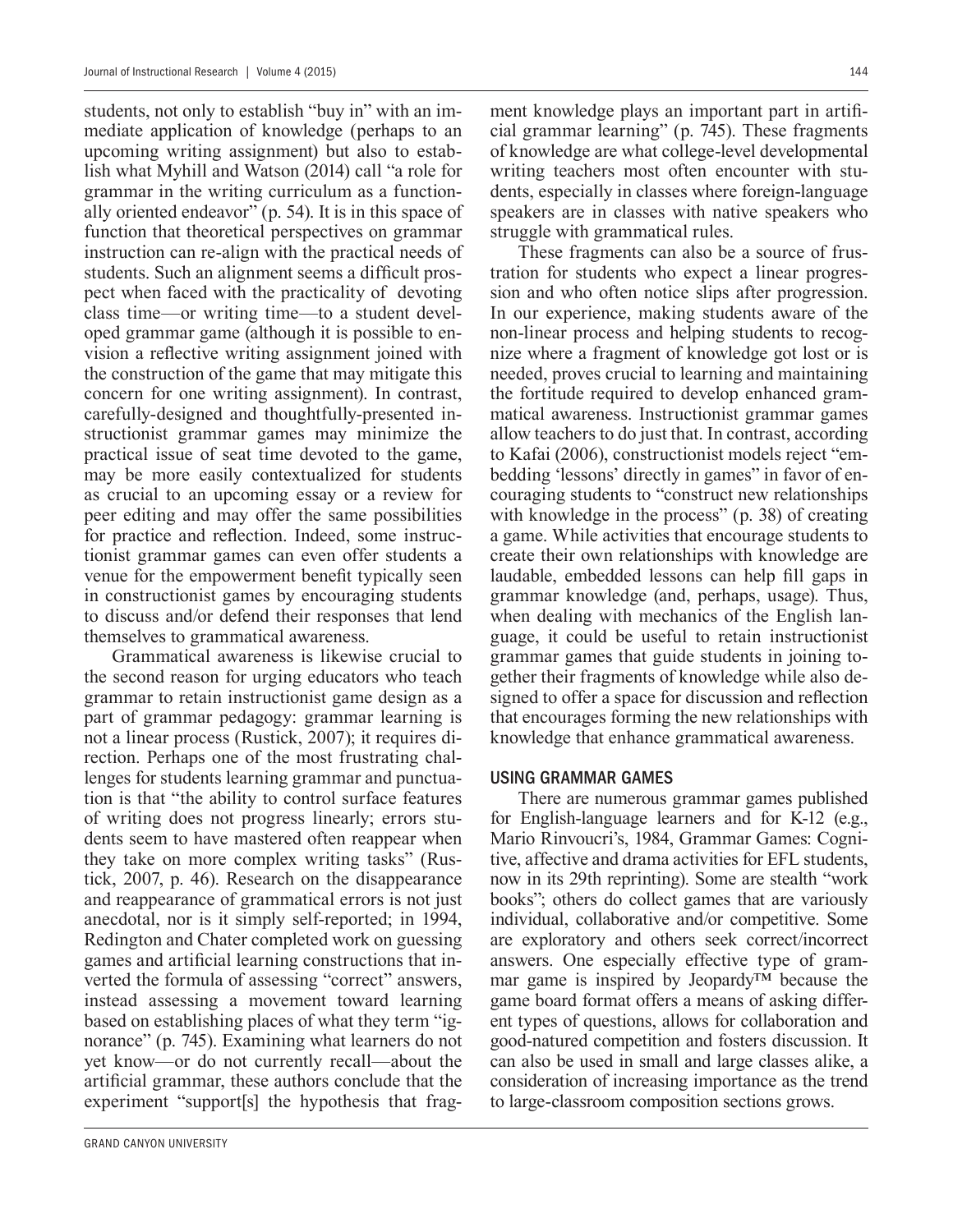A typical game goes something like this: the instructor reviews the subject matter of the game and ask students to make connections to an upcoming writing assignment. The instructor then review the rules:

- 1. The class plays in teams.
- 2. The first team is selected by a coin toss. The first person to correctly answer the instructor's coin toss question (e.g., related to an upcoming campus event or deadline) earns the right for his/her team to go first.
- 3. The class proceeds through each team and question in a clockwise manner.
- 4. The first team must choose a category and level.
- 5. All students must carefully listen to the question; it is on an overhead screen and will be read aloud twice.
- 6. All students must be prepared to answer the question.
- 7. If the class and instructor judge the team's answer to be satisfactory, the following happens: a. The team who satisfactorily answers the question wins the point value of the question. b. A team who wins points on their question selects the category (but not the level for the team that follows, moving in a clockwise direction).
- 8. Partial credit may be awarded by class vote or instructor discretion.
- 9. In the event of an incorrect or partially correct answer, the following happens: a. If one team's answer is (or is voted) incorrect, a second team may "buzz in." One representative per team must be elected to raise his/her hand to serve as a buzzer. The first hand in the air gets a chance to collect points from a question that has not yet been answered to the class' satisfaction. b. If the team's question is not answer correctly in full, that team may not select the category for the team that follows.
- 10. The class keeps score but plays in the spirit of learning and comradery.

Following the rules review, the class divides into teams. In small classes that already have collaboration teams, students play in their usual groups. In large classes (we have played this type of grammar game with classes of 75 students), smaller groups are assigned to play with their "quadrant of the room": northwest, northeast, southwest and southeast. Each team elects a spokesperson for a "coin toss," which typically relates to an upcoming event on campus. The first correct answer wins the toss and, in consultation with their teammates, selects the first category and level of a question. After being presented with the question, all teams are given time to consult. When the team has reached consensus, the class listens to the answer and rationale presented.

It is at this point that reflection, deliberation and new knowledge can be formed. Teams with an objection can voice their opinions and engage in spirited discussions. As facilitators, instructors sometimes play devil's advocate and award partial points for particularly engaged grammatical awareness. As the game progresses around the room, the questions allow students to practice the grammatical concepts they have previously covered and continue to discuss the implications of "choices" and "rules." It can be especially useful to include different types of questions with different levels of "correctness" to help foster these discussions, but grammar games can also be a valuable tool in a classrooms that is not precisely focused on writing by using university writing center sources as the basis for questions. It may also be worth nothing that a Jeopardy-inspired grammar game also has the advantage of helping instructors: it requires minimal technological savvy and a single game can serve as a template for future games.

### CODA: ADAPTING GRAMMAR GAMES TO THE ONLINE AND NON-ENGLISH CLASSROOM

With this essay, a template is included that can be adapted for a variety of questions; it can be used effectively in online classes or non-English classrooms as a launch or review activity that relates to course content. By designing the game questions to test not only grammar knowledge and skills but also understanding of the subject under study, instructors in virtual and traditional classrooms can accomplish two learning objectives at the same time. In the sample game included in this essay, the questions test rudimentary knowledge of social psychology, but they just as easily could have been written for virtually any other subject. The game could be played as a launch activity to reactivate stored knowledge of grammar and social psychology or as a review activity to revisit important terms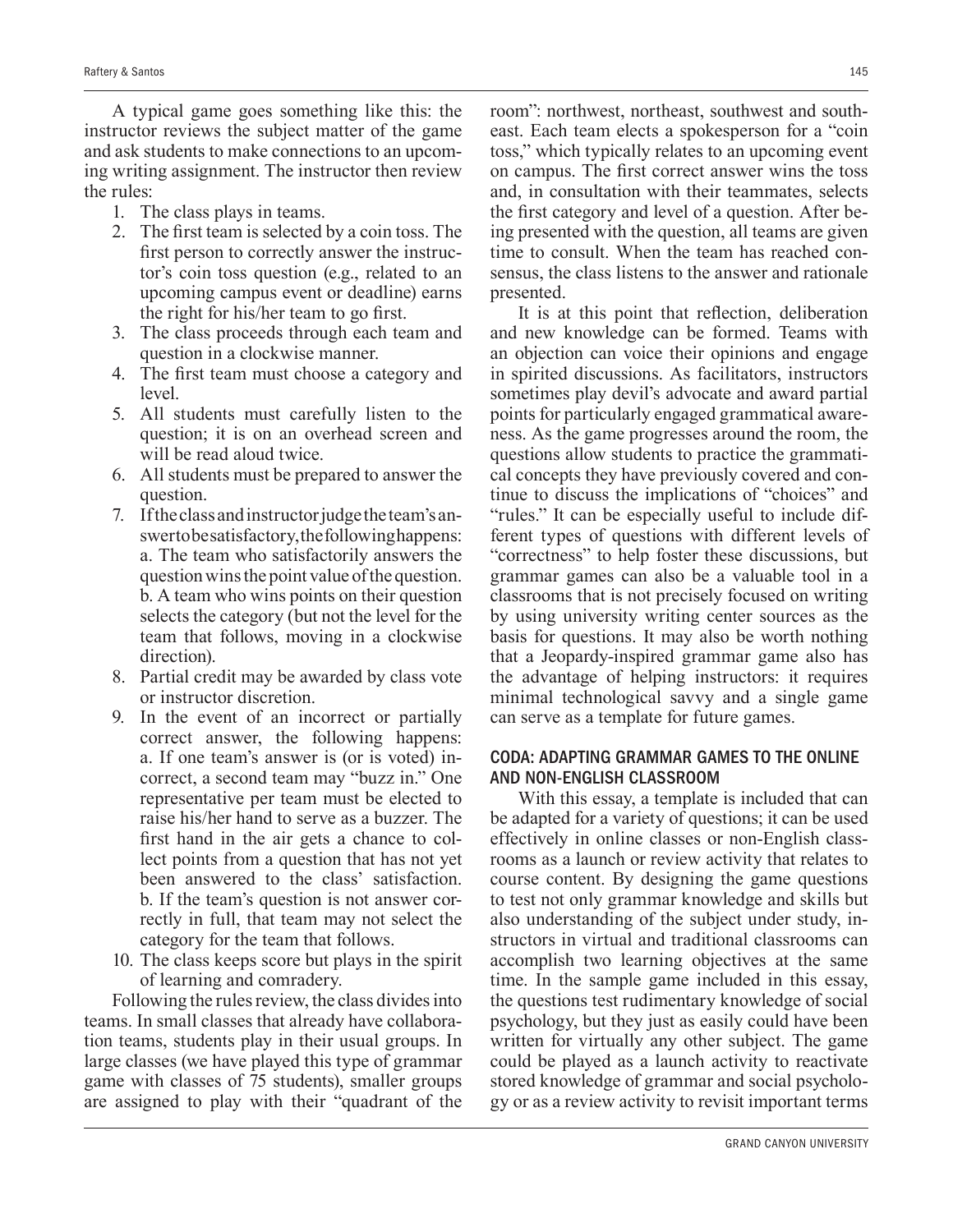and concepts. In online classrooms, questions could be posted in discussion forums, enabling students to earn participation points for answering and discussing the questions. In online classrooms with a synchronous component, the game could be used to enliven a Skype session and played in much the same way as in a traditional classroom environment. Regardless of the course delivery method, these lessons have the potential to enrich the educational experience of our learners. To test this hypothesis, empirical research should be undertaken that compares the learning outcomes of students in classes that incorporate instructionist games and those that do not.

In the continuing debate between instructionist and construction pedagogies, the former is to be preferred when it comes to the creation of grammar games for use in English and non-English classes. Instructionist grammar games can motivate students to find connections between their fragments of knowledge. This approach provides opportunities for discussion and reflection that encourage the formation of new relationships with knowledge, thus enhancing grammatical awareness. In addition, instructor-designed grammar games facilitate learning about the mechanics of writing while easing the frustrations of grammar instruction. Ultimately, the versatility of grammar games in assessing student learning (e.g., launch or review) makes them valuable tools for educators in any field that requires writing.

# REFERENCES

- Behrens, S. & Mercer, C. (2011). Syntactic boundaries and the mechanics of written English: A workshop for teachers. *Research & Teaching in Developmental Education*, 28(1), 50-56.
- Bender, T. (2003). *Discussion-based online teaching to enhance student learning.* Sterling, VA: Stylus.
- Carduner, J. (2007). Teaching proofreading skills as a means of reducing composition errors. *Language Learning Journal*, 35(2), 283-295. doi 10.1080/09571730701317655
- Doughtery, E. (2012). Moving from "teaching grammar" to teaching the process of editing: Summaries + queries. *Research & Teaching in Developmental Education*, 29(1), 50-55.
- Dove, G. (2012). Grammar as developmental phenomenon. *Biology & Philosophy*, 27(5), 615-637. doi:10.1007/s10539-012- 9324-4
- Feldman, R. S. (2013). *Psychology and your life.* (2nd ed.). New York, NY: McGraw-Hill.
- Herbert, B. (2012). Grammar games: A practical guide to teaching grammar in context. *Practically Primary*, 17(1), 21-24.
- Jones, S., Myhill, D., & Bailey, T. (2013). Grammar for writing?: An investigation of the effects of contextualised grammar teaching on students' writing. *Reading & Writing*, 26(8), 1241-1263. doi: 10.1007/s11145-012-9416-1
- Kafai, Y. B. (2006). Playing and making games for learning: Instructionist and constructionist perspectives for game studies. *Games and Culture*, 1(1), 36-40. doi:10.1177/1555412005281767
- Kempen, G. (1999). Visual grammar: Multimedia for grammar and spelling instruction. In K. Cameron (Ed.), *CALL: Media, design and applications* (pp. 223-238). Lisse: Swets & Zeitlinger. Retrieved from http://www.mpi.nl/publications/ escidoc-1082661.
- Matas, C. P., & Natolo, M. (2011). Love grammar: Student-driven grammar learning games. *The International Journal of Learning*, 17, 371-382.
- Mei-Yun, K., & Tzu-Fu, W. (2008). Teacher talk in grammar instruction: A sociocultural perspective. *International Journal of Learning*, 15(5), 271-280.
- Myhill, D., & Watson, A. (2014). The role of grammar in the writing curriculum: A review of the literature. *Child Language Teaching and Therapy*, 30(1), 41-62. doi:10.1177/0265659013514070
- Newmeyer, F. T. (2003). Grammar is grammar and usage is usage. *Language*, 79(4), 682-707.
- Raftery, B., & Santos, J. (2014, June). *Comma sense: Grammar games for online and traditional classes*. Paper presented at Grand Canyon University's Center for Innovation in Research and Teaching's Online Teaching Showcase. Retrieved from https://cirt.gcu.edu/teaching3/ots/otspresentations.
- Redington, M., & Chater, N. (1994). The guessing game: A paradigm for artificial grammar learning. In Proceedings of *the sixteenth annual meeting of the cognitive science society* (pp. 745-749). Hillsdale, NJ: Lawrence Erlbaum Associates. Retrieved from http://www.dectech.co.uk/publications/LinksNick/Language/The%20guessing%20game%20%20A%20 paradigm%20for%20artificial%20grammar%20learnin.pdf.
- Rinvoucri, M. (1984). Grammar games: Cognitive, affective and drama activities for EFL students. Cambridge, UK: Cambridge University Press.